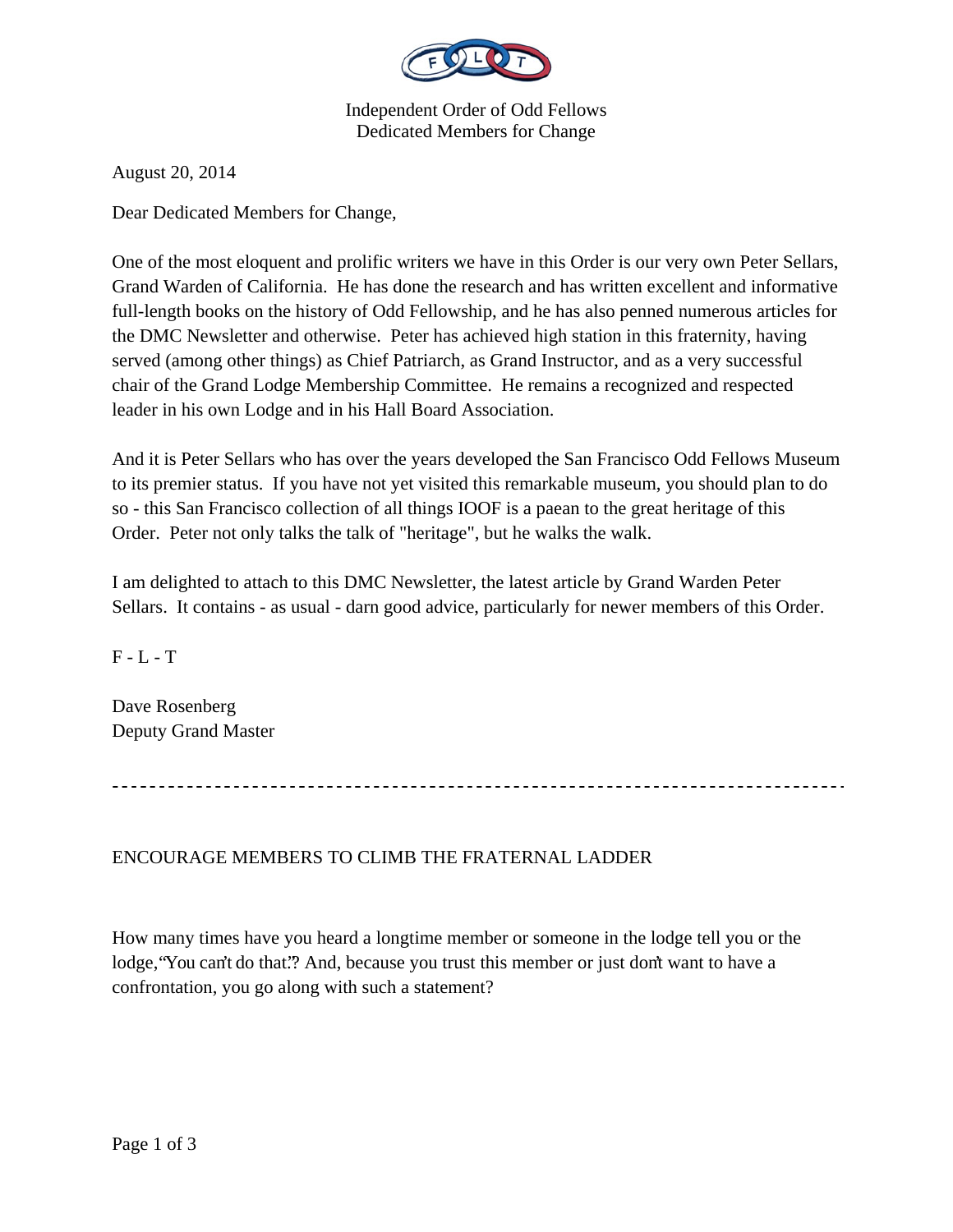

## Independent Order of Odd Fellows Dedicated Members for Change

Trust me, this happens all of the time inside many of our lodges. It is extremely important that if we are to grow, we need to know the rules-often referred to as the "code"-and whether of not such defeatist statements are correct or incorrect.

Fortunately for me, I had very good friends in this Order who took the time to encourage me and to share ideas with me. Self-motivation caused me to learn all that I could about this organization, its codes, rules, Ritual, tradition, and history. I knew if I was going to try new things inside my lodge, I needed to have a good grasp on everything.

Once I had the knowledge, I was able to confidently move ahead and tell my fellow lodge members what we could and could not do in order to try new things within my lodge.

Even after many years of pushing forward and celebrating the successes of numerous events, sponsoring hundreds of members, holding seminars, serving as the Grand Instructor, Grand Lodge Director, Grand Patriarch, amongst other things, and strengthen my own lodge, I still get challenged.

I would never state that I know everything or am better versed in a certain subject than someone else, but I won't take a backseat to someone who questions progressive ideas that have served this Order well.

In previous years, I have written articles encouraging ALL MEMBERS to climb the ladder and come to the Annual Grand Lodge sessions held each May. All Third Degree members are welcome to come and observe what we do at Grand Lodge. Come and listen to legislation that is brought to our Grand Body. See how we elect new officers and how we conduct meetings. Ask some of your leaders questions of you do not understand something or if you are interested in getting more involved.

This is one place where you shall gain knowledge. Having access to journals (a yearly record of the Grand Lodge session filled with information) and reading them, which are sent you your lodge secretary every year, is helpful too.